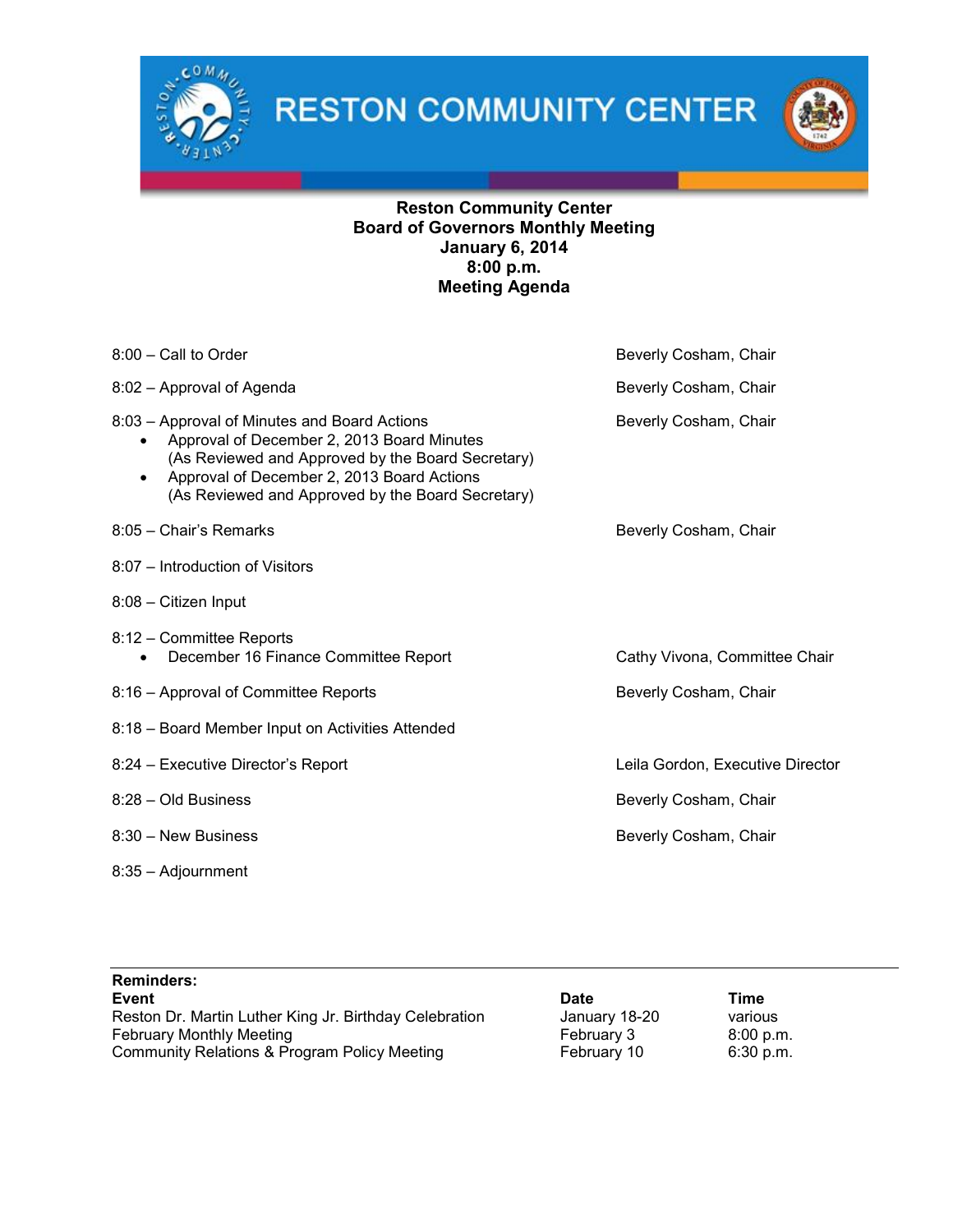

**RESTON COMMUNITY CENTER** 



# SUMMARY OF MINUTES RESTON COMMUNITY CENTER BOARD OF GOVERNORS MEETING DECEMBER 2, 2013

#### Present:

- Beverly Cosham, Chair
- **Bill Bouie**
- **Lisa Sechrest-Ehrhardt**
- John Mendonça
- **Nichelle Moyer**

#### Attending from the RCC Staff:

- Leila Gordon, Executive Director
- **Cristin Bratt, Public Information Officer**
- Barbara Wilmer, Executive Assistant

The Chair called the meeting to order at 8:03 p.m.

#### MOTION #1:

#### Approval of the Agenda

Cathy moved that the Agenda be approved as written. Gerald seconded the motion. The motion passed unanimously.

#### MOTION #2:

#### Approval of the November 4, 2013 Board Minutes

Bill B. moved that the Board approve the November 4, 2013 Board Minutes. Cathy seconded the motion. The motion passed unanimously.

#### MOTION #3:

#### Approval of the November 4, 2013 Board Actions

Bill B. moved that the Board approve the November 4, 2013 Board Actions. Gerald seconded the motion. The motion passed unanimously.

#### Chair's Remarks

Bev wished everyone a Happy Hanukkah and announced that Reston Chamber Orchestra will be collecting food for local food banks such as FISH. She encouraged people to donate food at RCO concerts or by contacting FISH. Bev said she was also very pleased that the first day of online registration was successful.

#### Introduction of Visitors

Leila introduced the Board to RCC's new executive assistant Barbara Wilmer. Leila explained that Barbara has a lot of experience coordinating Board support for the National Association of Elementary School Principals. Barbara has already helped with several special projects and came on board full time in October. Barbara thanked the Board and said she's thrilled to be here.

Citizen Input

- Bill Penniman
- Cathy Vivona
- Vicky Wingert
- Gerald Zavala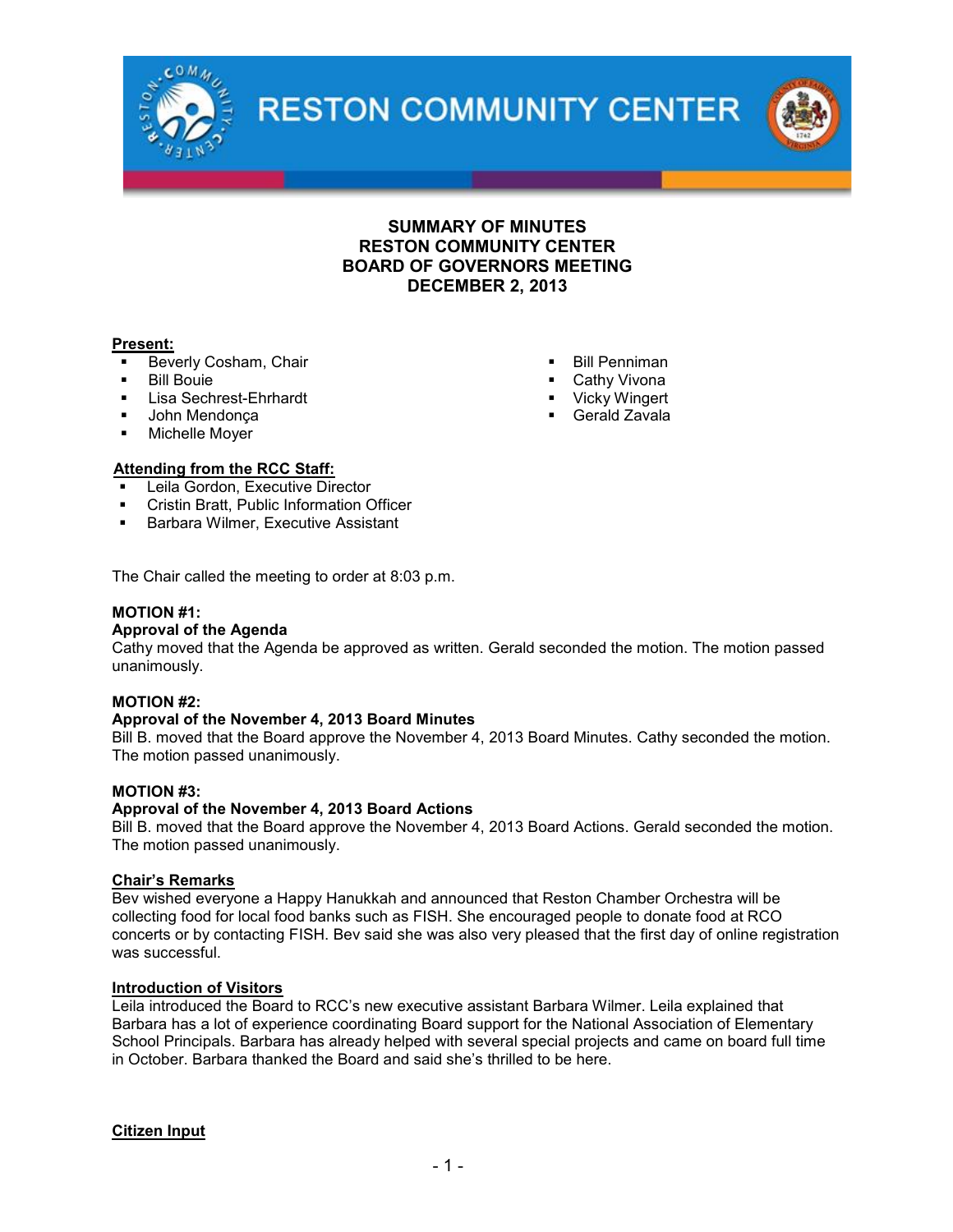None.

## Committee Reports

#### November 16 Board Orientation Report

Bill P. said that Hunter Mill Supervisor Cathy Hudgins talked about issues that the Board of Supervisors is facing, including education and the impending arrival of the Silver Line. She focused on the importance of RCC to the Reston community and Reston's future. He said they discussed the Board's preference for a recreation center at the North Town Center location and asked that she help if she has any influence on that redevelopment. Supervisor Hudgins said she'll continue to look to RCC as a resource. The full orientation minutes are attached.

### MOTION #4:

## Approval of the November Committee Reports

Gerald moved that the Board approve the report. Bill B. seconded the motion. The motion passed unanimously.

## Board Member Input on Activities Attended

Michelle attended the Board Orientation and thought it provided a great perspective on the RCC Board's responsibilities to the community. She also attended the IPAR reception and the Thanksgiving Food Drive volunteer event on Thanksgiving. It was great to see a mix of our community there to volunteer and have fun. She also swam 19 times last month and was able to stop by the Children's Flea Market after one of her swims.

Gerald attended the IPAR reception and attended the Thanksgiving Food Drive volunteer event for the first time. He thought it was really fantastic.

Cathy played bridge, though she wasn't terribly successful.

Bill B. had IPAR and Park Authority meetings and didn't have many events due to travel. He said IPAR has been studying locations for the Memorial Garden of Reflection.

Bill P. attended the Planning Commission meeting where they talked about the Reston Master Plan and related proposed revisions to the County Comprehensive Plan. Action was not taken at that meeting, but will be taken this Thursday, December 5; it will go to the Fairfax County Board of Supervisors next month. He also attended the *Rite of Spring* performance and thought it was terrific.

Vicky attended a lot of meetings and the Annual Thanksgiving Holiday Parade and Tree Lighting at Reston Town Center.

Lisa visited the Children's Flea Market with Michelle and was impressed at the cleverness of one child's "surprise grab bags." She also attended the Walk for the Homeless last month and is thankful that the Reston community has always paid attention to those less fortunate in our community.

John attended the IPAR reception and has more time in his schedule now that soccer season has ended. While other Board members were at orientation, he was coaching a game during which one of the girls he coaches tore her ACL. His boys' team came in third out of 12 and his girls' team came in tenth of 12.

Bev attended the IPAR reception and the RCC Board Orientation and the *Rite of Spring* performance, which she thought was exceptional and unique. She said RCO had its first concert of the season and she enjoyed the event in the CenterStage with David Henry Hwang. She thought Dael Orlandersmith's performance was very interesting. She also volunteered to sort food on Thanksgiving Day with her family. Her grandchildren grew up doing the food drive and the kids now expect it; it has become their tradition as well. Bev also just came back from NYC where she performed in a Teddy Cares benefit; the annual benefit sends teddy bears to a New York hospital's pediatric center while money goes to the Actors Fund, a charity for actors with HIV/AIDS.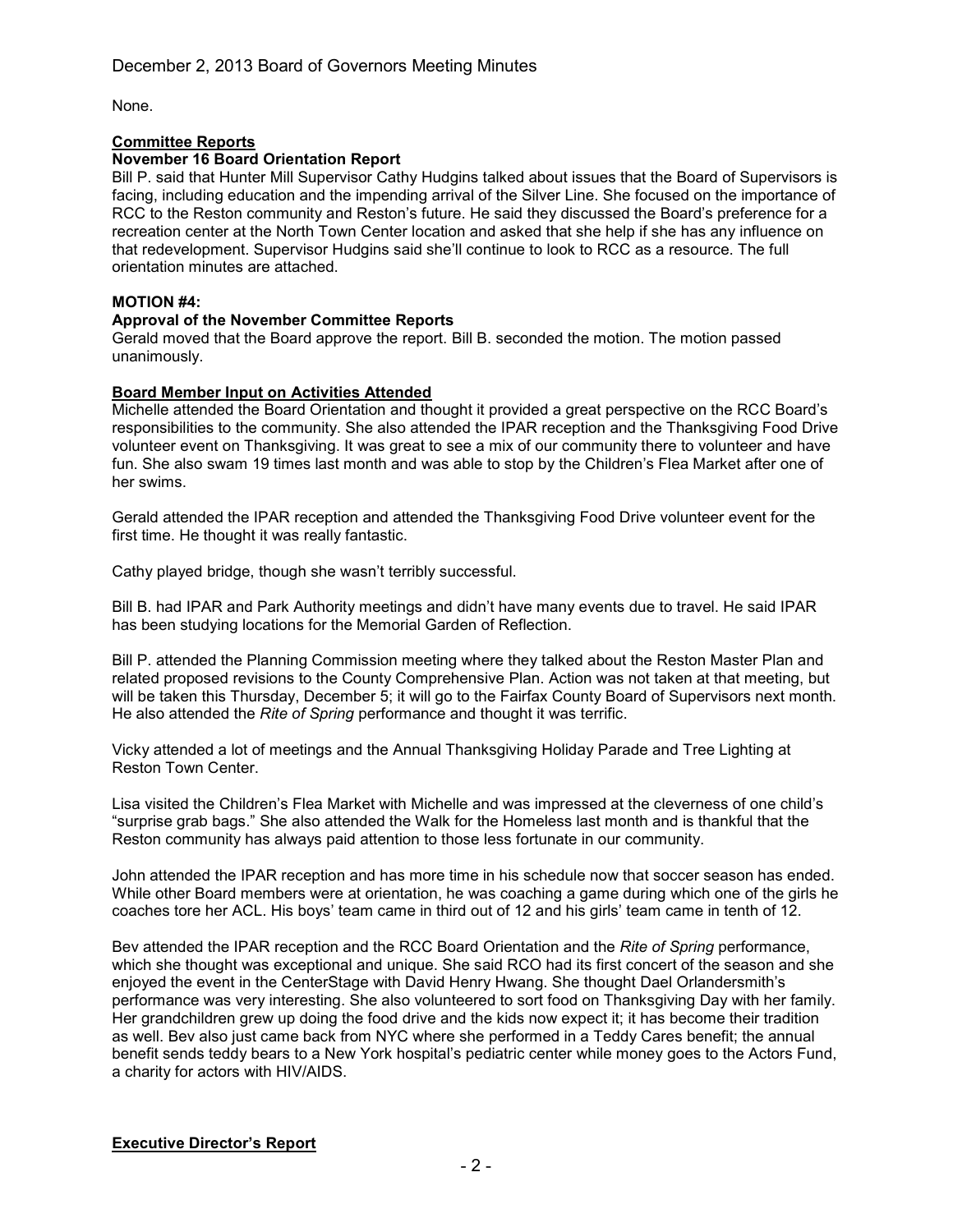# December 2, 2013 Board of Governors Meeting Minutes

Leila shared the good news that the online registration process kicked off again and was successful. The attached Executive Director report contains a snapshot of that success to help understand the magnitude of the registrations processed on the first day of registration. She said we're at a revenue point that's roughly 50 percent ahead of this point last year, due in part to rigorous pricing and people taking advantage of the online registration option. Leila said that registration peaks occurred at 9:15 a.m. and 10:00 a.m. and stayed steady all day. She indicated that Thomas Ward and Harun Rashid worked hard on the load testing process in order to be confident in the online registration re-launch. Based on that testing, we learned that we can process up to 2,000 registrations in a period of eight minutes, which gives us plenty of room to increase capacity. Leila added that as usual, Saturday/Sunday swim lessons and YAT sold out, as well as several trips and tours. There's still a lot of room left in other programs.

Leila noted that the private swim lesson module has worked well. We're averaging about 23 participants a month in that program. Cathy asked when they swim. Leila said that private swim lessons are scheduled on off times based on instructor, parent, child and pool availability. John asked costs; Leila didn't know offhand but said the program is enhancing revenue in the Aquatics cost center. She said the Thanksgiving Food Drive was very successful. She said she had many meetings and was surprised to receive the Jim and Karen Cleveland Partnership award at the Annual Reston YMCA Gala this year; she thinks it recognizes the community center's and the Board's strong commitment to the community through partnerships.

Bill P. added that, at a recent Reston Planning & Zoning Committee meeting, there was a presentation by the firm that is looking to update and replace the Lake Anne Fellowship House. They indicated that, when they start pursuing residential development projects, they look for various factors, including subway access and whether a community has its own identity, (whether or not it is formally incorporated). The company said those aspects, which it finds in Reston, are attractive from an investor perspective. There was general discussion about recent related news articles about redevelopment in local areas.

## Old Business

Cathy asked when we would hear from Craig regarding follow-up to questions we asked. Leila said she would touch base with him.

Lisa said she's going to meet with Kim Retzer (South Lakes High School principal) about the bulletin board at SLHS. Lisa asked who the staff contact was for that effort. Cristin told her that she should connect with BeBe Nguyen. Bill P. suggested that we could possibly do the same in return to publicize their events. Leila agreed and said that we do advertise their events – such as its annual *a cappella* event – in our program guides and other materials. John asked if we might be able to do the same for Herndon High School. Leila said that we have tried to do so in the past, but haven't been able to set up a strong connection with the school that would allow us that sort of relationship. Leila said it would be great to have a contact on the Board for Herndon High School; John said he would check with his wife for a possible contact name. Leila added that we do publicize artist-in-residence opportunities and other relevant activities in Herndon (at Aldrin and Armstrong elementary schools).

#### New Business

Cathy asked to clarify the timing of the Strategic Planning Session and Monthly Meeting in January. She wants to know the timeline we need to work in if the Board wants to cancel the January meeting. Leila said she is working on the agenda for the Strategic Planning Session and it will include what we've accomplished, what we want to accomplish, and a look forward to the next five years. Leila doesn't expect any decision-making to occur in the Strategic Planning Session, and that would be why we'd hold a January meeting. However, once she distributes the agenda, the Board can review and discuss whether a January meeting is necessary. Leila said that cancellation can occur up to three days before the meeting, so the decision will be made just before the retreat. She cautioned that the possibility always exists that a matter requiring thoughtful action could come up between now and the end of December and would necessitate the regular January meeting.

Bill B. said the Wolf Trap holiday sing along is this Saturday from 4:00 p.m. – 6:00 p.m.; it is one of Wolf Trap's two free events each year. Leila said that Gifts from the HeART is this Saturday at RCC Lake Anne; it is one of many other events this Saturday. Bev noted the reminders at the bottom of the agenda.

#### MOTION #5: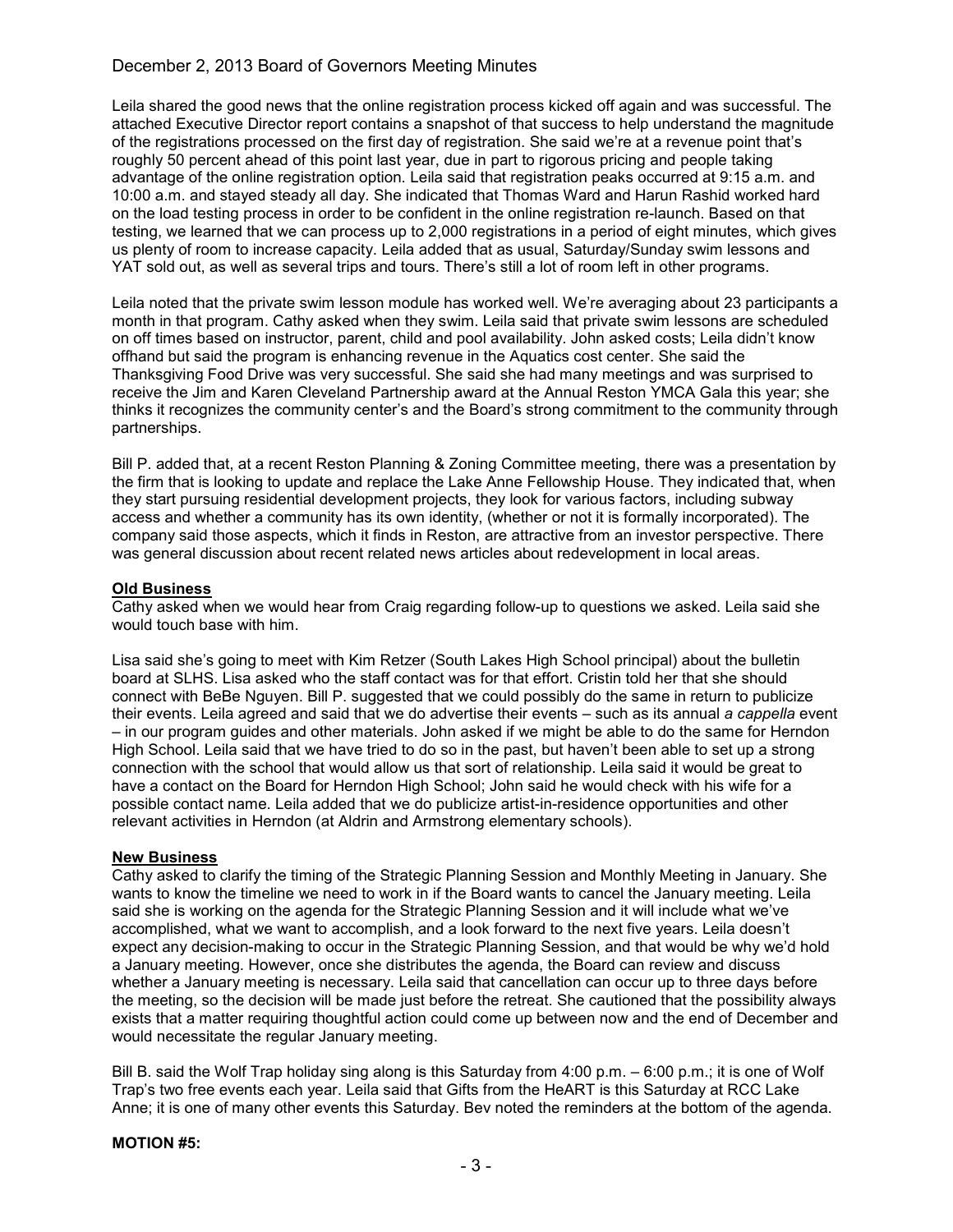December 2, 2013 Board of Governors Meeting Minutes

## To Adjourn the Meeting

Bill B. moved to adjourn the meeting at 8:39 p.m. Bill P. seconded the motion. The motion passed unanimously.

 $W$  al  $1$  and  $N_T$ William Penniman,

Board Secretary

 $12 - 17 - 13$ 

Date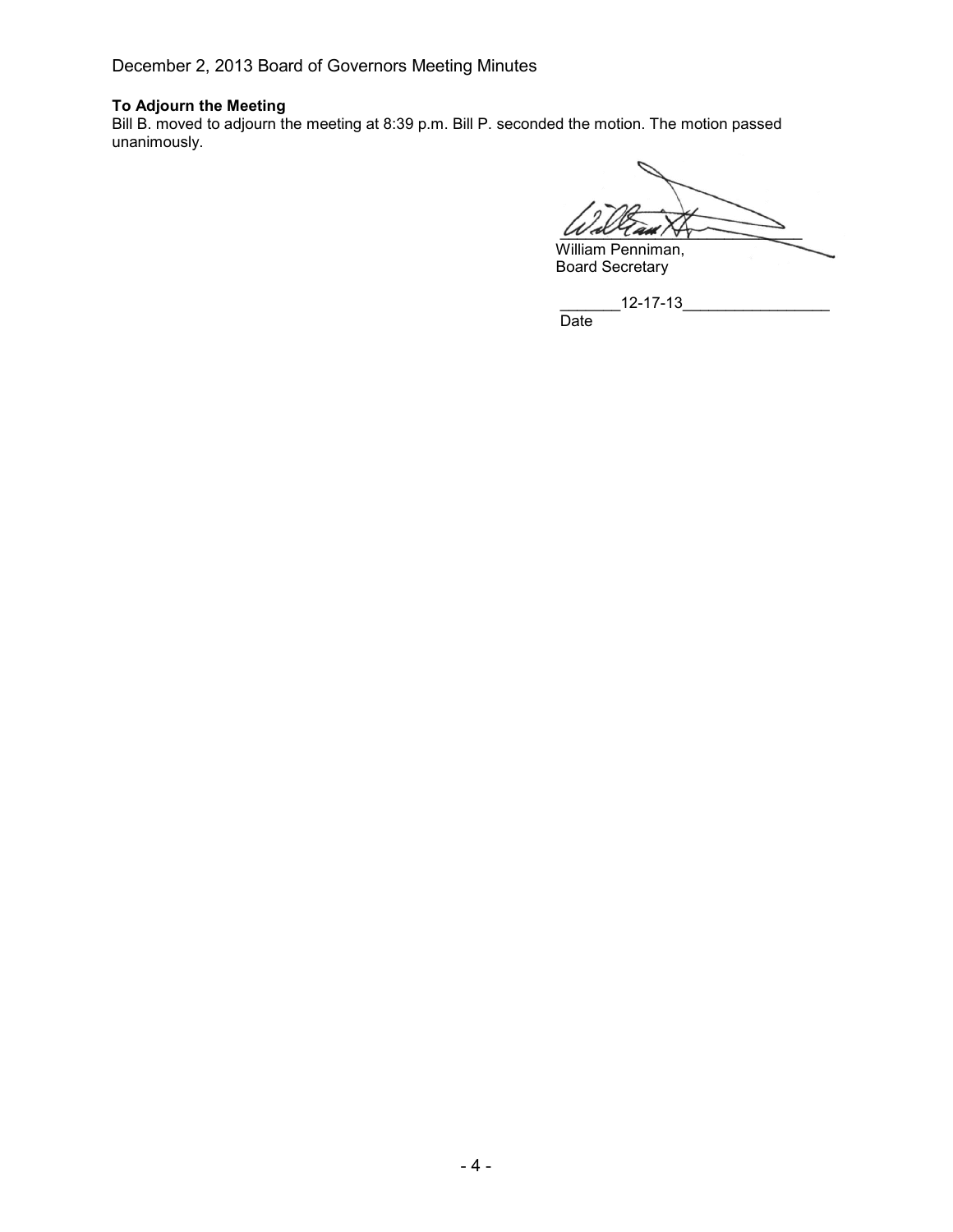# BOARD ACTIONS TAKEN AT BOARD OF GOVERNORS MEETING ON NOVEMBER 4, 2013

- 13-1202-1 Bd That the Board approve the Agenda
- 13-1202-2 Bd That the Board approve the November 4, 2013 Board Minutes
- 13-1202-3 Bd That the Board approve the November 4, 2013 Board Actions
- 13-1202-4 Bd That the Board approve the November committee reports
- 13-1202-5 Bd That the meeting be adjourned

 $u$  are  $u$ 

William Penniman, Board Secretary

 $12 - 17 - 13$ Date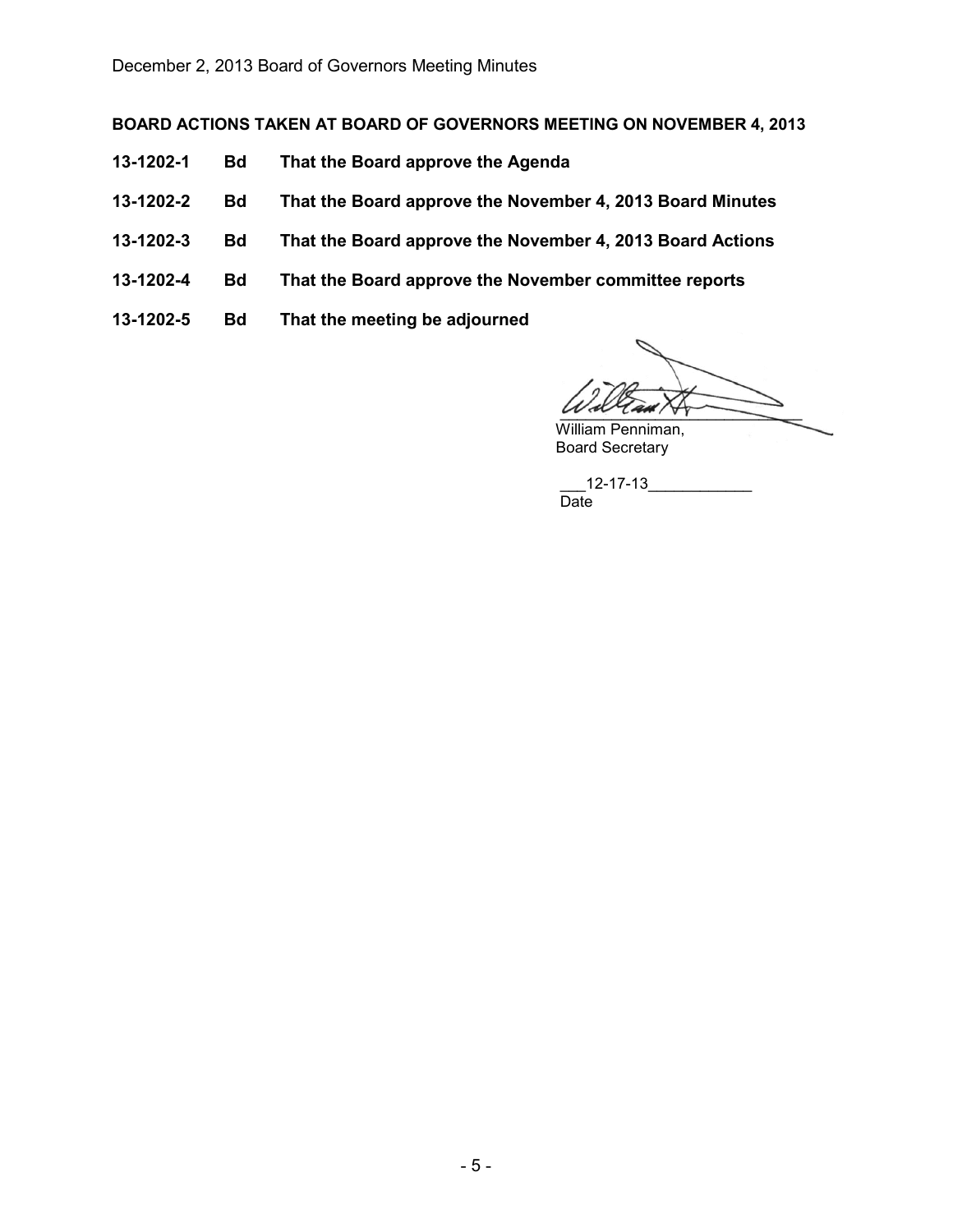**RESTON COMMUNITY CENTER** 

#### RESTON COMMUNITY CENTER BOARD OF GOVERNORS FINANCE COMMITTEE REPORT DECEMBER 16, 2013

## Present:

- Cathy Vivona, Committee Chair
- Beverly Cosham, Board Chair
- Michelle Moyer

## Absent and Excused:

- Bill Bouie
- John Mendonça
- Gerald Zavala

## Attending from the RCC Staff:

- Leila Gordon, Executive Director
- Renata Wojcicki, Finance Director
- Cristin Bratt, Public Information Officer

Cathy called the meeting to order at 6:09 p.m.

Leila reviewed the attached financials and explained that the Finance Committee was reviewing reports for both October and November as a result of not having met in November. Leila and Cathy explained the committee meeting format for the benefit of Michelle, a new committee member.

Leila reviewed all departments' revenue and said that most were performing ahead of this point in time last year. She noted that interest was not performing as well, but that is out of our control. As the group reviewed the budget, Leila explained to Michelle that the written comments distributed with the budget provided further explanation for all budget lines.

Michelle asked what "Unrealized Revenue" was. Leila explained that those numbers reflect fee waiver use for the department.

Leila noted that John asked the cost of private lessons at the last monthly meeting; she said that the current price is \$25/half hour for private lessons. Cathy asked where that revenue is reflected and Leila said it is included in the Aquatics classes' line of the revenue sheet. [Note that following the meeting, a check of RCC Winter/Spring Program Guide content indicated the 2014 price for private lessons rises to \$35/half hour.]

In Personnel, Leila said the overall picture is good. There was a 2.5 percent market rate adjustment, as well as a one-time bonus for merit employees in the current fiscal year; both are accounted for in the attached figures. Michelle asked if the one-time bonus was initiated by Fairfax County or RCC. Leila explained that it was initiated by the County. Michelle concurred that the County and RCC are both lagging on employee pay, and stated that it is a common situation in today's workforce.

Leila also reminded the group that the Personnel numbers for Teens, Youth and Arts Education reflect summer camp expenses and are not expected to increase as significantly as they did in the first half of the year when camps were taking place.

In Operating expenses, Leila explained that in beginning of the year, we typically establish large dollar purchase orders and then spend down on those encumbrances. There is nothing unusual about this